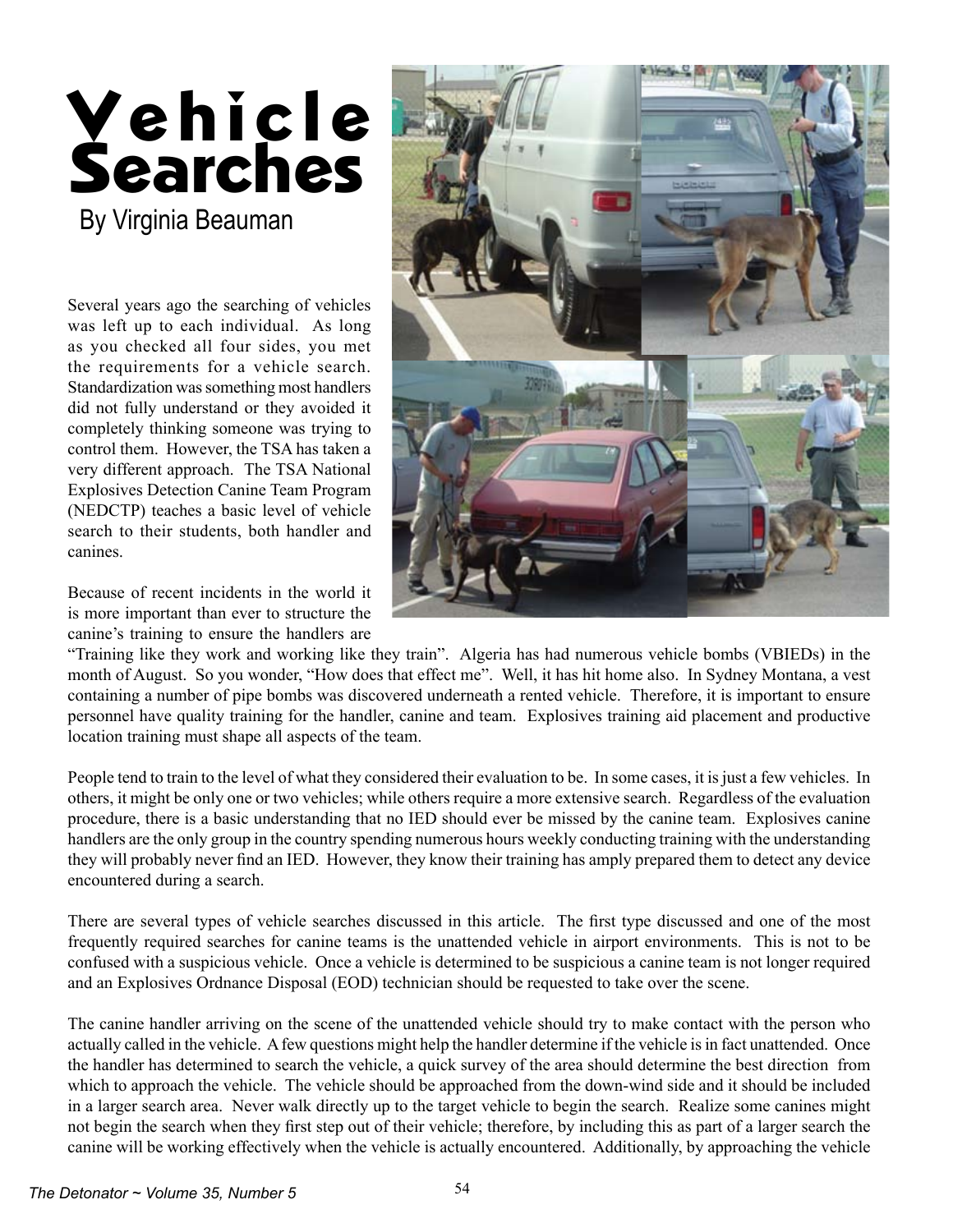from a slight distance, the handler can see if anything looks out-of-place in the surrounding environment. The vehicle may not itself be the device but something in the surrounding area.

The canine should be encouraged to actively search independently around the vehicle. Close attention should be given to the closed cab and trunk area. This does not mean the entire vehicle is not considered a threat. However, the canine can openly search the area of the engine and undercarriage without much assistance from the handler; therefore, the handler must ensure the canine is actively searching the more confined areas. The handler must be conscious of the air currents because the way the explosives odor is purged from the vehicle is based on air flow.

To help ensure the canine is actively working, explosives training aid placement must have been accomplished during routine training. The TSA NEDCTP encourages the canine to actively work independently with the canine's nose pointed towards the left as the canine processes the vehicle. To do this explosives training aids are placed in the engine block and underneath the vehicle. Occasional placement might include behind wheel-wells just to keep it fun for the canine and to

keep the head turned towards the left. The primary areas of concentration are the doorseams and trunkseams.

Placements should start at the canine's nose level with a progression deeper as the canine begins to understand the seams are important to search. You will know when they are doing well when a lower producing explosives odor in the seam gets the canine attention and the canine has no problem working the explosives to source. Once the canine is hooked on the seams, then the placement of the explosives odors in the interior of the vehicle or trunk can be accomplished. Start with greater quantities with the explosives training aid placed on the downwind side of the vehicle. As the canine gets better, slowly put the explosives training aid deeper or decrease the quantity but do only one change at a time. Do not get discouraged if it takes the canine a little while to learn to do this task. Most handlers think the canine needs them more than is actually the case. However, if the canine does have a problem with a particular explosives odor, go back to surface level and advance more slowly.

The transition from one vehicle to the next should be done in a manner consistent with keeping the canine's nose actively working the vehicle. This might require searching



*The Detonator ~ Volume 35, Number 5*  $56$